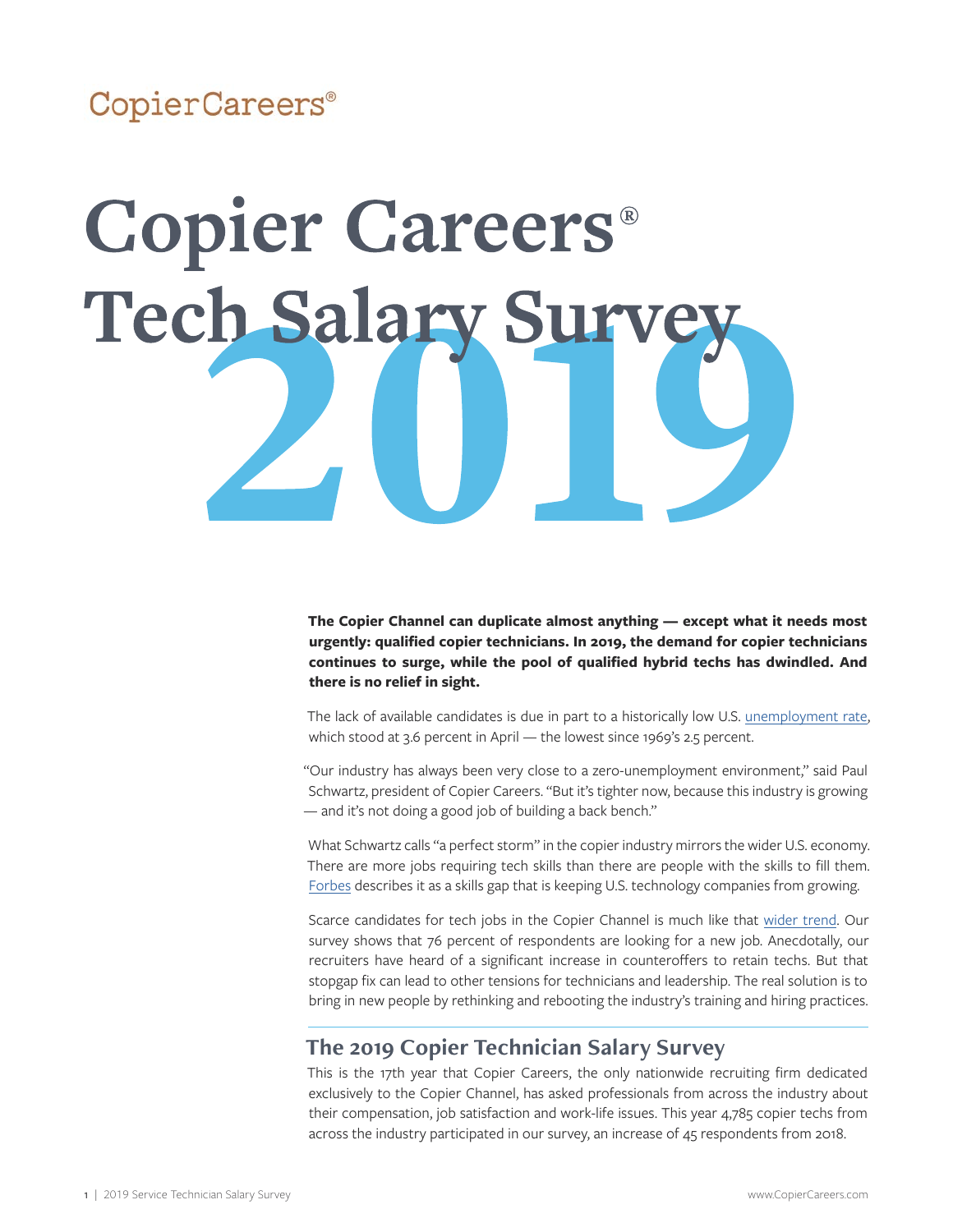# 4'785

# **COPIER CHANNEL TECHNICIANS PARTICIPATED IN OUR 2019 SURVEY**

In 2019, it's all about having options. Businesses inside and outside the Copier Channel are finding fewer options to fill positions that require workers with tech skills. By contrast, skilled IT techs are finding abundant opportunities to flex their professional muscle. It's a candidate's market with high demand and a very limited supply.

Our 2019 online survey generated responses from 4,785 copier service technicians, who described their pay, benefits, job satisfaction and other work-life issues. While pay ticked up to \$48,590, about \$1,200 more on average for copier techs than in 2018, it has not increased their willingness to stay where they are.

Seventy-six percent of those who took the survey said they are "actively" or "somewhat" looking for a new job, an increase of 4 percentage points over 2018. And 92 percent of respondents say they are looking for work because there are opportunities too good to pass up, an increase of 3 percentage points over last year's survey.

"I think techs are starting to realize how much value they bring to the organization," said Jessica Crowley, business development manager and senior recruiter at Copier Careers. "It's a very small community. If techs start talking about the compensation, leadership or culture in one company with a friend in another company, and they know the other tech has less stress and frustration in getting the job done, they are going to start entertaining opportunities.

"It's not just about the money; it's really about being valued by the organization," Crowley said.

The responses to this year's survey seem to support that. While 51 percent of respondents said they are "satisfied" or "very satisfied" with their total compensation, only 22 percent rated themselves as "satisfied" or "very satisfied" with their job overall.

"If a company has a toxic company culture, you couldn't pay me enough to endure that," said one technician in an online poll. "Work environment is more important than compensation."



*Average service technician salary* 

2 | 2019 Service Technician Salary Survey www.CopierCareers.com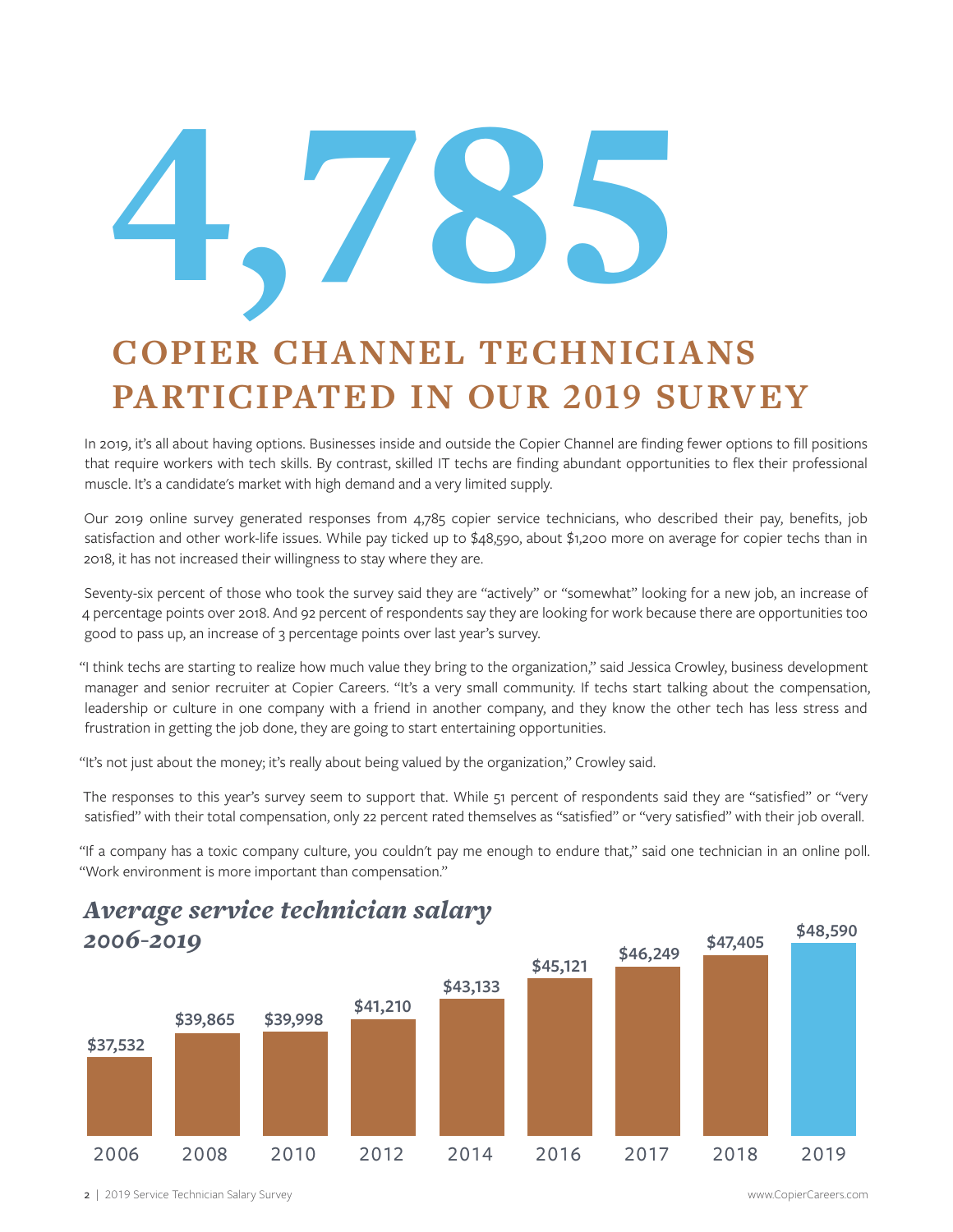#### **Copier Techs by the Numbers**

On average, the age of Copier Channel service techs is a bit younger in 2019 at nearly 31 years old, a decrease of nearly two years since 2014. In 2019, copier techs report having worked in the Copier Channel for 6.3 years on average.

Thirty-one percent of respondents said they work for an IT/MNS service organization; 27 percent work for a regional dealer with more than one location; 23 percent work for an independent dealer with one location; 16 percent work for an OEM; 2 percent work for a national service organization; and 1 percent work for a third-party service organization.

Educational achievement did not vary from a year ago: 49 percent of techs have a high school diploma, 13 percent some college, 24 percent OEM training, 15 percent tech or trade school and 0.5 percent an associate's degree.

Nearly two-thirds of technicians (63 percent) describe themselves as field service techs, 35 percent identify as senior lead techs or team leaders and 2 percent of respondents described their job as house technician.

On average, copier techs work 52 hours per week, a decrease of one hour over 2018. They reported spending an additional eight hours each week on-call after hours, a one-hour increase from 2018. And techs say they only expect to stay in their current job for 3.2 years, which is 1.3 years less than in 2016 and 6.8 fewer years than in 2002. Asked if they plan to leave their current job, 94.3 percent of techs who responded to this year's survey said yes.

What is causing the downward trend in the age of technicians and their unwillingness to commit to their employer long term? Crowley says there are several factors. "In the past five years, a lot of people retired or didn't want to evolve with the industry, so they left." They were replaced with younger workers, so the average age declined.

Crowley also notes that Millennial and GenX techs have different work-life goals and are less likely to make a lifetime commitment to any job. The greatest factor is the continuing level of change in the industry. "With the acquisitions in the direct manufacturer level and also the independent dealer channel, a lot has changed," she says. "Compensation may change. Management may change. Territories may change. That causes them to take a look at other positions."

# 2010 36.9 2011 37.2 36.1 35.5 35.2 34.8 34.2 33.9 33.1 30.9 2012 2013 2014 2015 2016 2017 2018 2019

#### YEARS IN THE **COPIER CHANNEL**

| 2014 | 8.1 |
|------|-----|
| 2015 | 7.5 |
| 2016 | 6.8 |
| 2017 | 7.1 |
| 2018 | 6.8 |
| 2019 | 6.3 |
|      |     |

#### **AV E R A G E Y E A R S W I T H CURRENT EMPLOYER**

| 2014 | 6.5 |
|------|-----|
| 2015 | 6.3 |
| 2016 | 6.3 |
| 2017 | 6.1 |
| 2018 | 5.9 |
| 2019 | 5.6 |

#### **AVERAGE YEARS WITH PREVIOUS EMPLOYER**

| 2014 | 3.1 |
|------|-----|
| 2015 | 2.7 |
| 2016 | 2.8 |
| 2017 | 2.6 |
| 2018 | 2.4 |
| 2019 | 25  |

#### **YEARS YOU EXPECT TO STAY IN CURRENT JOB**



#### *Average age of technicians*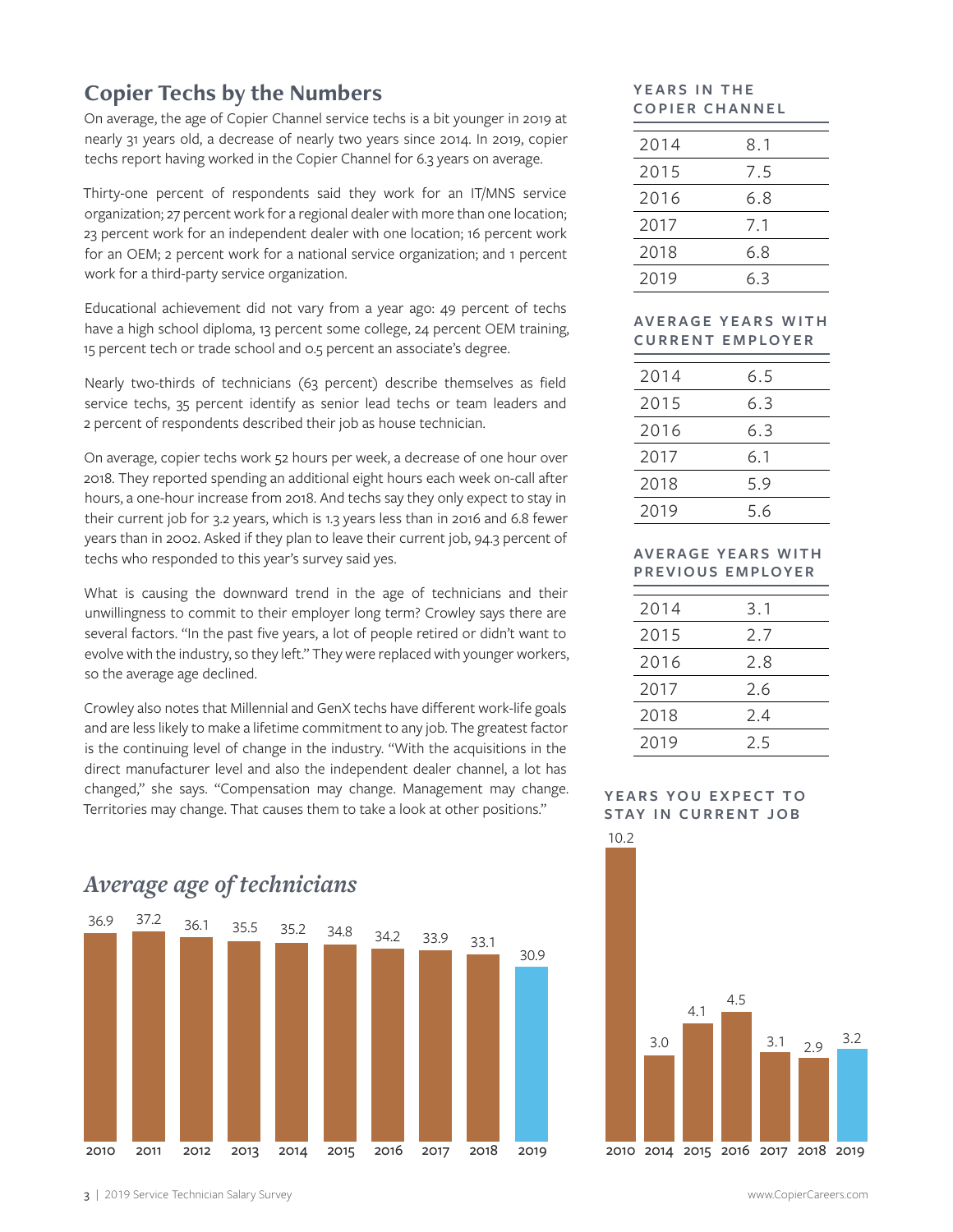#### **2019 Salary and Benefits**

Copier techs reported that on average their salary and bonuses increased to \$48,590 and \$6,460 respectively in the past year, an increase of 2.5 percent. The top non-cash indirect rewards remain about the same as last year. Of technicians who took the survey, 99 percent reported receiving health benefits and certification reimbursement as the top non-cash rewards.

The top sources of cash bonuses also mirrored last year's responses, with 100 percent of survey respondents affirming they were rewarded for certification and training. Eighty-four percent of respondents reported receiving a retention bonus, an increase of 3 percentage points. Signing bonuses ticked up 7 percentage points, to 61 percent of respondents.

More frequent retention and signing bonuses are an indicator of how tight the market is for qualified technicians. Schwartz said this is as tight a market as he has ever seen. "It's a rapidly growing marketplace and candidates are like homes with multiple offers."

"You can trace it back to the recession, when dealers started doing less with more, and it seems like they never evolved out of that mindset," he said. "Right now, hiring for bench strength, proactively hiring and bringing new people into the industry is not happening to any huge degree." To fill the backlog of jobs, he said, the industry needs to rethink how it attracts and trains techs.

#### **TOP NON-CASH/ INDIRECT CASH REWARDS**

| 1. Health benefits             |
|--------------------------------|
| 2. Certification reimbursement |
| 3. Further education/training  |
| 4. Company car/car allowance   |
| 5. Tuition reimbursement       |
|                                |

#### **TOP REASONS FOR EARNING BONUSES**

- 1. Certification/training
- 2. Retention bonus
- 3. Personal performance
- 4. Signing bonus
- 5. High-skill premium

"It's not only an IT skillset. There is a break-fix skillset involved, too. A copier has about 2,500 parts, so you have to teach someone how to service all of these devices and also have the skills to work on IT troubleshooting," he said. "For some dealers, it's hard to transition people from a strictly IT background into solving issues with Copier Channel devices."

#### **Recruiting. Retention. Counteroffers.**

With a strong economy and abundant opportunities, it's not surprising that technicians are exploring their options. The question Schwartz and Crowley say employers need to ask themselves is what would it take to inspire techs to turn their career path toward the Copier Channel?

"The Copier Channel is more interesting and varied, but this skillset easily transfers over to IT," Schwartz said. "These folks have options outside of the industry." That is why he said dealers have to be proactive and address changing needs.

"Employers need to be in touch with their people and understand what their wants and needs are and what their professional goals are," Schwartz said. "So, the employer has to be prepared and take that into consideration."

The wrong move is to fall back on the counteroffer to retain staff. It's easier in the short run, Schwartz and Crowley said, but it doesn't resolve the underlying need of developing new talent, and it can create other tensions within the organization.

"We don't believe that the counteroffer is the way to go for the candidate either," Crowley said. "Management is going to throw in the kitchen sink to keep the person. But it's in every candidate's best interest to move forward when they decide to move forward."

Counteroffers are risky. A nice raise is always a good thing, but if techs want to move because of work issues, such as conflict with their manager, they will still face that situation day after day. At the same time, the company might feel it was held up. Recruiters say that 80 percent of those who accept a counteroffer will leave or be let go within a year. Our white paper, "The Five Reasons You Should [Never Accept a Counteroffer](https://copiercareers.com/wp-content/uploads/sites/24/2016/10/2013-Counteroffer-white-paper.pdf)," has more details.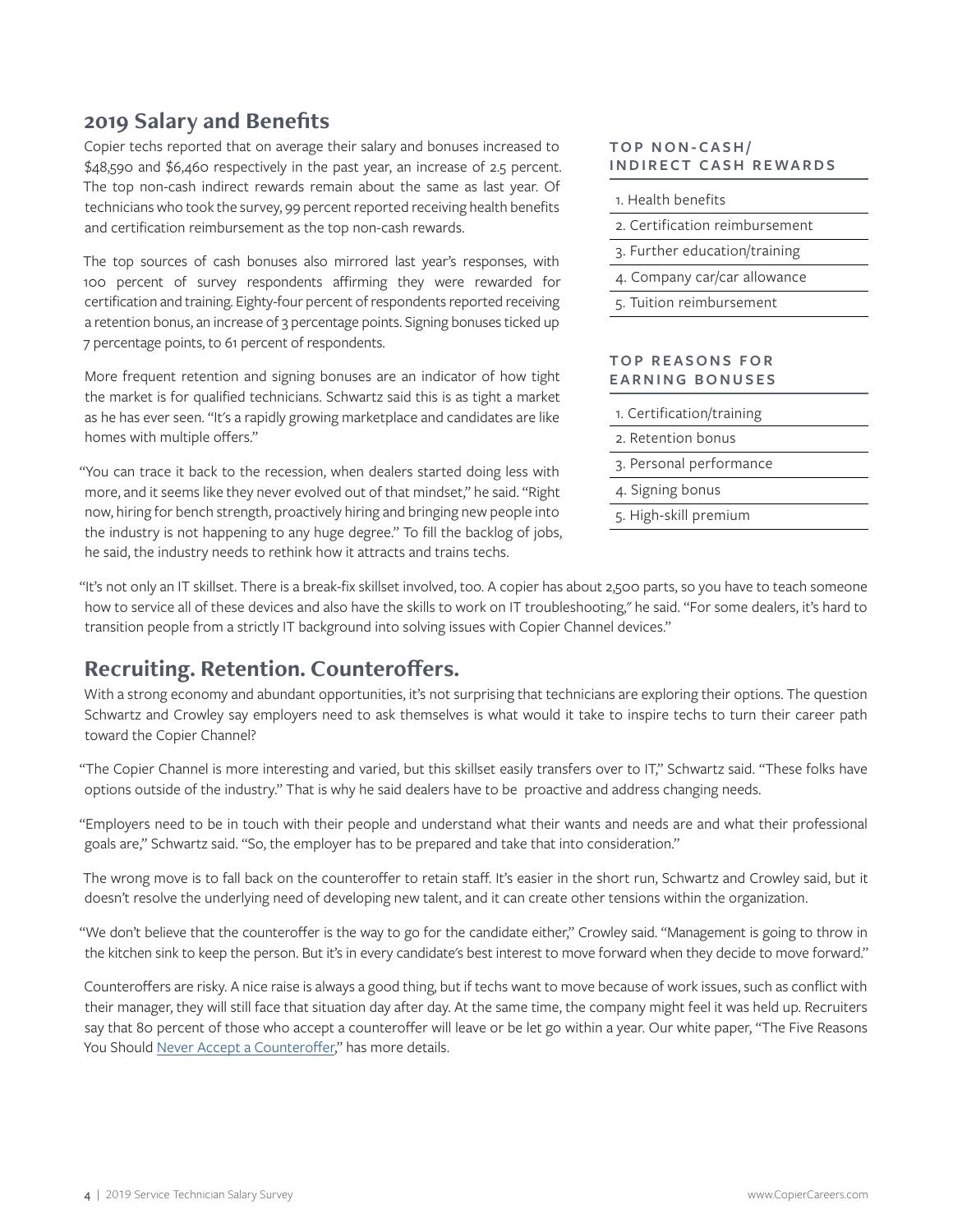#### *What matters most about your job?*



#### *What matters least?*



With abundant prospects, copier techs have increased interest in what matters most about their job. Asked to choose seven things that matter most from a list of 38 work variables, base pay and benefits topped the list. But other factors rose in importance, such as wanting to work with innovative IT solutions, up 9 percentage points, and having the tools to do the job well, up 7 percentage points. Other factors that rose on techs' list include:

- 77 percent are concerned about the effectiveness of their immediate supervisor, up 8 percentage points
- 71 percent want skill development or educational opportunity, up 10 percentage points
- 58 percent are concerned about the prestige/reputation of their company, up 7 percentage points.

Work-life issues such as on-site childcare, stock options and telecommuting were not priorities for techs who took this year's survey, but their responses show that "what matters most" might be changing:

- 33 percent are concerned with geographic location, a jump of 29 percentage points from last year
- 33 percent want to better understand the company's business strategy, up 7 percentage points
- 28 percent are concerned about commitment to quality work throughout the company, up 10 points.

#### **Reading the Tea Leaves**

As the industry continues to evolve at warp speed, it would be cavalier to ignore the obvious: Efforts to attract qualified techs did not keep pace with the phenomenal growth in the industry in the past decade. Now the industry faces a new challenge. It needs to open a new pipeline to bring skilled, capable hybrid techs into the industry.

In 2019, it should be every dealer's top priority to recruit and train hybrid techs. Not doing so could stall the industry's incredible forward momentum. It is also time to ensure that current techs are getting the training, resources and support they deserve, so they won't look for another opportunity or leave the industry.

"I have some great benefits where I am. But if I had the chance for a promotion, I would consider a change," said one tech in response to an online poll about what would motivate a job change. "Where I am currently, there is no opportunity to move up."

The online commenter ended with a sentiment that many techs might be feeling in 2019: "We are in a good place but not growing the way I feel we should. And I know I bring a lot to the table and am relied upon to do more than our average technician."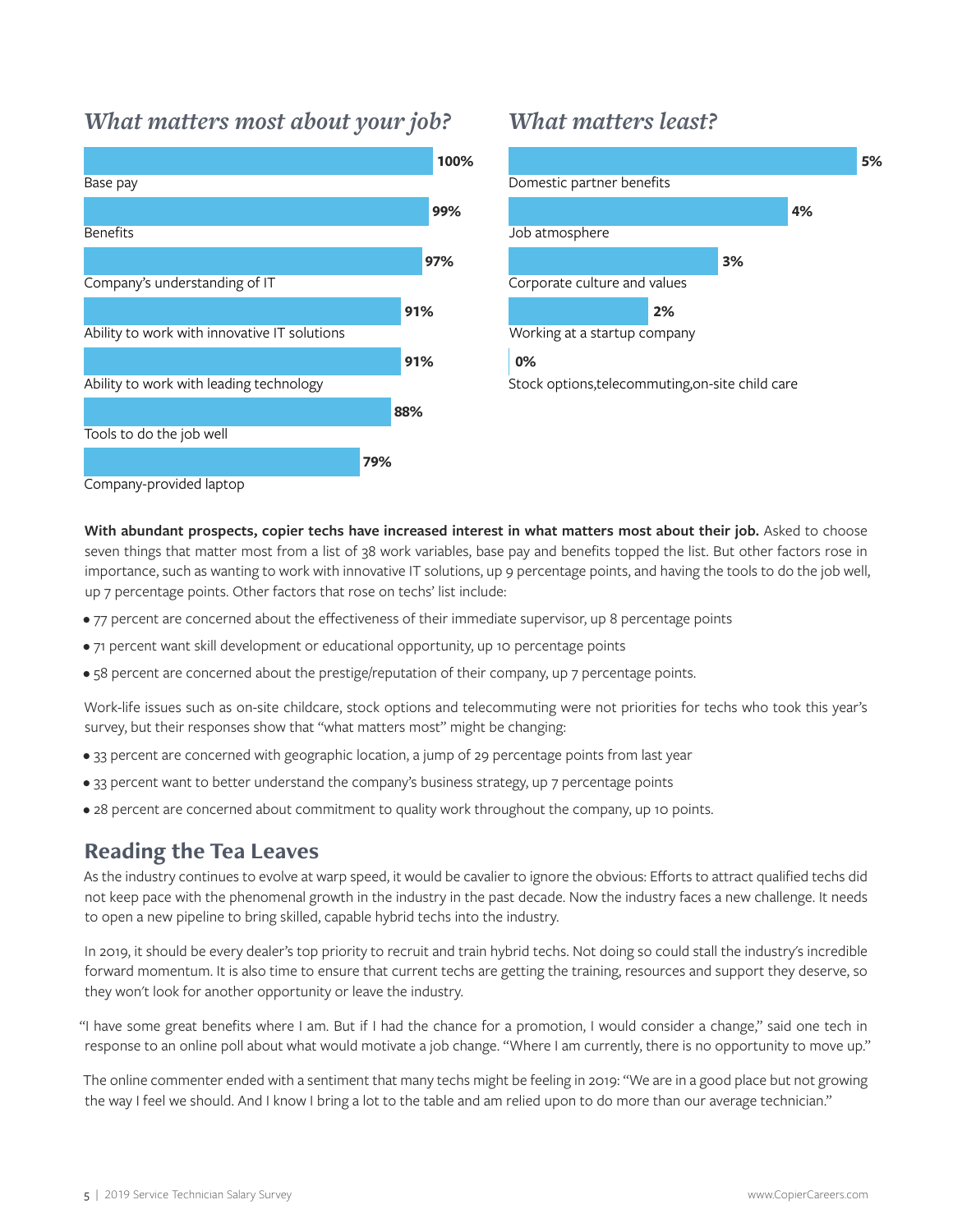#### Satisfied or very<br>
Neutral {26%}<br>
Satisfied {32%} satisfied {22%} Dissatisfied or very dissatisfied {52%} *Satisfaction with compensation Overall satisfaction* Neutral {24%} Satisfied or very satisfied {51%} Dissatisfied or very dissatisfied {25%}

#### **In 2019, more than half of techs who responded to our survey said they are satisfied with their compensation, but a greater number rated themselves as dissatisfied overall.**

What is the source of that dissonance about work? Schwartz said it's a reflection of ongoing change in the industry and technicians' aspiration to keep up with change.

"Because the channel keeps growing, they realize if they want more of a future in this industry, they have to get more knowledge," he said. "When they are analyzing roles, they know that if this is what I am going to do, I have to evolve."

In addition to concern about opportunities to learn and keep up with change, Crowley said, techs also are frustrated by benchmarking that doesn't address client satisfaction or a job well done.

"It's all about numbers. If management is only focused on the number of calls and not the complexity of calls or doing a fix right the first time, techs feel their efforts aren't appreciated," she said.

That is, in part, why 76 percent said they are looking for a new job in this year's survey, up 4 percentage points from last year. The top reasons remain the same: Techs want better compensation, and opportunities are too good to pass up.

One online poll respondent put it this way: "In the current environment, the challenges and pressure to perform are at their peak. The use of soft recognition is nice, but the lack of financial recognition is sorely missed."

This year, 35 percent of survey respondents also said they are looking for more interesting work, moving it into the Top 5 reasons techs are looking for a new job. Altogether, survey responses show that techs know it's a candidate's market and they are looking.



#### *Are you looking for a new job? Why are you looking for a new job?*



Better mgmt. or culture, more interesting work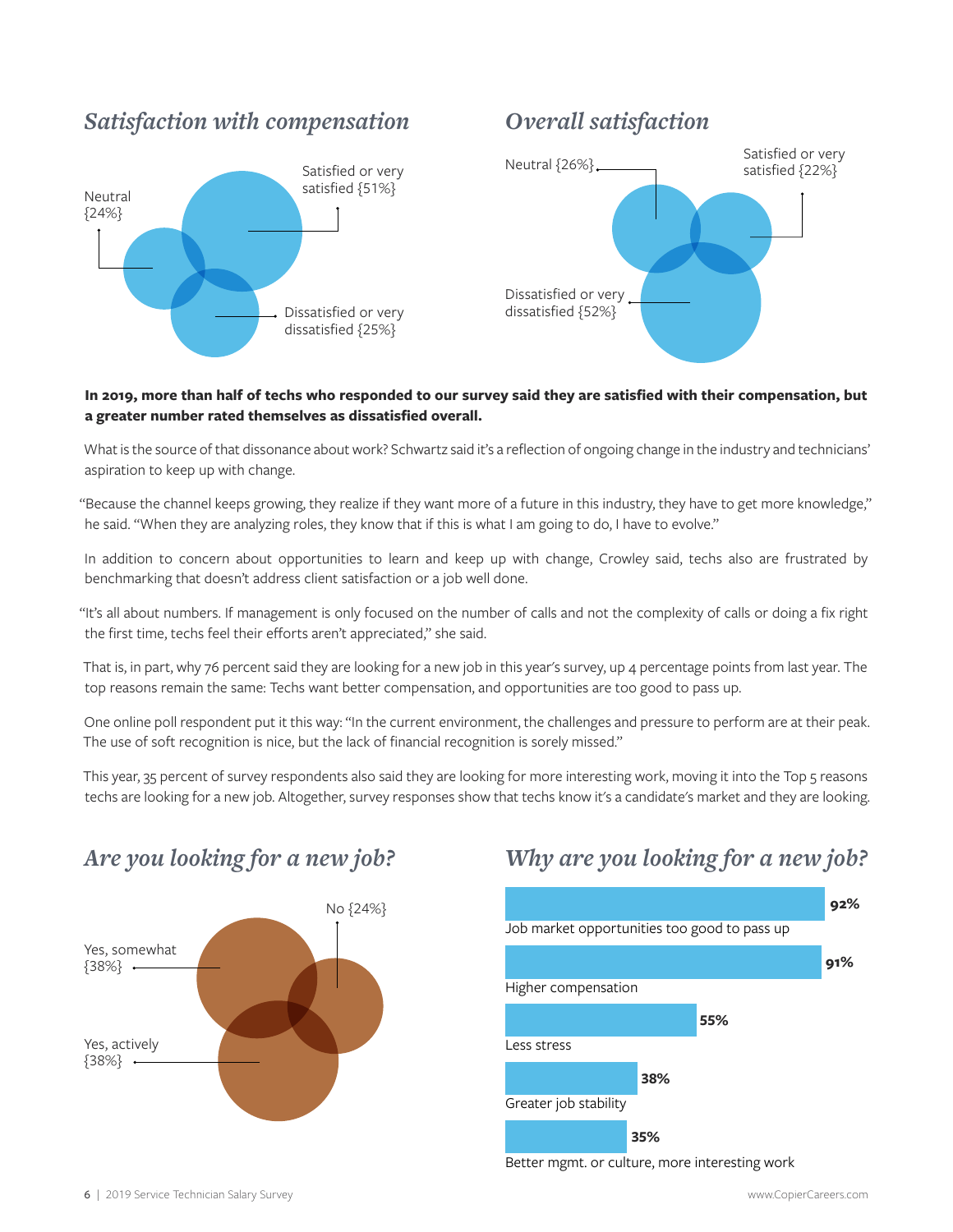## *"Don't let the perfect get in the way of the practical. Be willing to take candidates with some skills and train them on the rest."*

#### **An Attracting and Retaining Crisis**

Rapid growth, success and profitability in the Copier Channel over the past decade have a big downside. There simply aren't enough hybrid techs to keep dealers fully staffed and clients happy. That is the reality sandwich that the industry is having for lunch a lot in 2019.

"It's the decrease in the amount of people that are available," Crowley said. "It's not that the company is not out there looking, because **they are looking**. But it's the reality that if a technician leaves one company and goes to another, who knows how long it's going to take for that company to fill that position?"

That difficulty in filling an open job can leave the remaining technicians picking up the slack and feeling unappreciated, which could turn them into a flight risk. In 2019, 81 percent of techs gave their employers a failing grade at attracting talent. On retaining employees, slightly more than half of respondents (54 percent) gave employers a passing score.

Schwartz said there aren't enough people with the right skills in the pipeline, and it's time to run a system check on how to attract talent to the industry. It starts with facing a cold reality. "Assume there is going to be turnover. That's your future," he said.

"In this highly specialized industry, you need to invest in people, because [replacing](https://copiercareers.com/copier-channel/white-papers/short-staff-blues-costs-waiting-hire/) them is not easy," he said. "And don't let the perfect get in way of the practical. Be willing to take candidates with some skills and train them on the rest."

#### *Techs rate employer's ability to attract and retain talent*